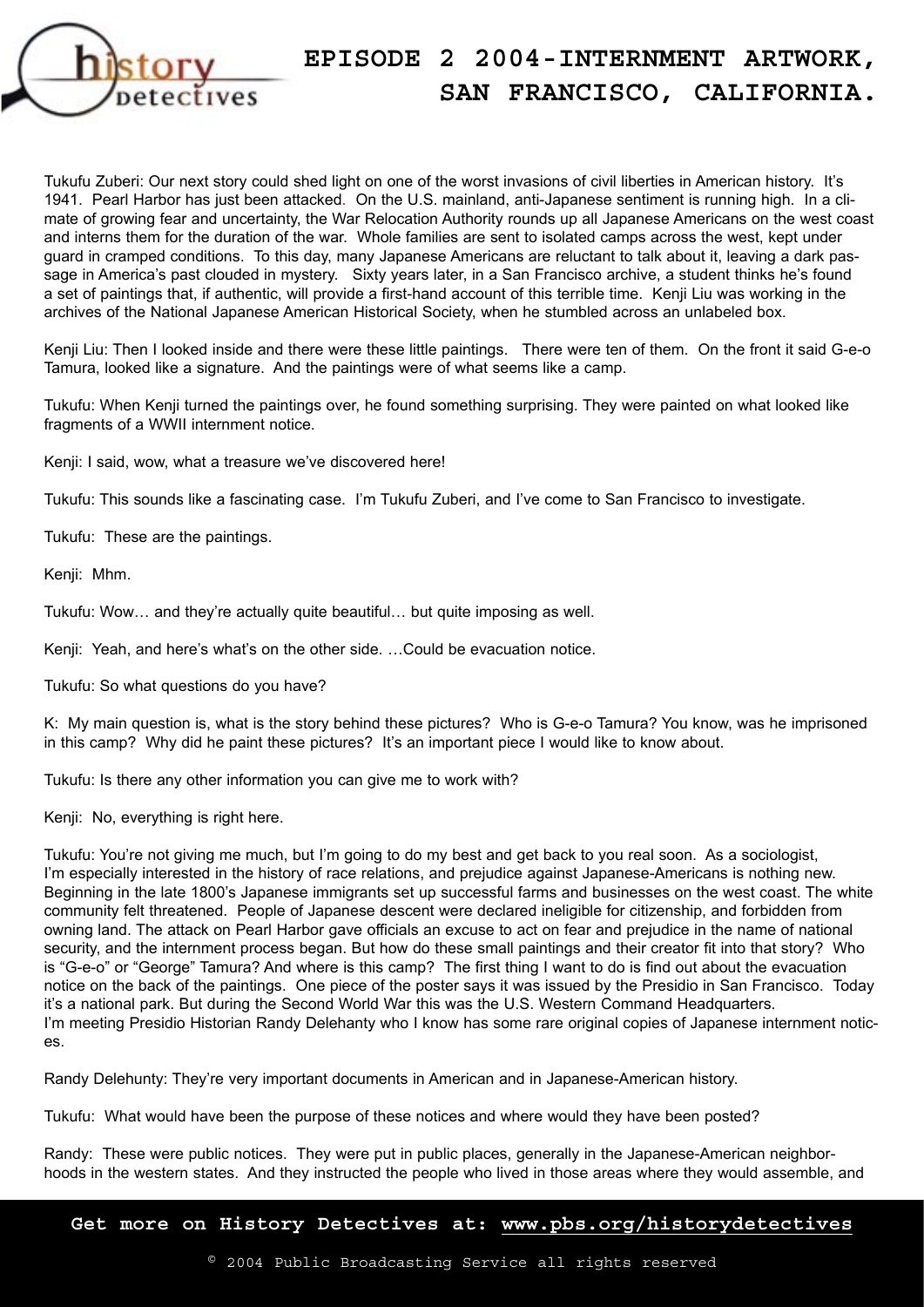

then from these assembly points they were taken to the internment camps. To over 120,000 people living in California, Oregon, Washington, and southern Arizona, this notice meant loss of homes, jobs, and property.

Tukufu: Wow. "The size and number of packages is limited to that which can be carried by the individual or family group… No personal items and no household goods will be shipped to the assembly center." I mean, this is really extreme.

Randy: They ignored the status of the people and paid attention only to their race.

Tukufu: I have these post-card sized paintings… You'll see they have watercolors on one side, on the other side is some typing. What do you think?

Randy: It looks like an internment notice that has been recycled.

Tukufu: Are there any clues in this notice that might suggest where the camp is?

Randy: Not from what I can tell on these cards. We don't seem to have the part that says where this notice was issued. For example, here you see Pasadena. We have the headline; we have the bottom of the notice. We don't have the central part that would have said where this particular notice was posted.

Tukufu: Okay…That's a setback. But could there be clues in the paintings themselves? To try to find the camp, I've come to the Bancroft Library at the University of California, Berkeley. The library keeps over 7000 photographs of the internment camps taken by the War Relocation Authority in the 1940's.

Tukufu: Thank you very much.

Librarian (Susan): You're welcome.

Tukufu: These photographs portray the daily life of the internees as happy and content. The reality was very different. Each camp housed up to 20,000 men, women, and children in barracks of wood and tar paper. Under harsh conditions, people were forced to carry on their daily lives. I'm comparing the landscapes in these photographs with the background in our paintings. Hopefully, I can find a match. No match there. Let's see, what do we have here… We have Heart Mountain… and no match there. Okay, and here I have one from Topaz. We have this ridge formation, but no, not our mountains. Okay, we got a lot of pictures of the landscape here. Wait a minute. Look at this mountain. It looks like the one in our paintings. Our camp seems to be Tule Lake in Northern California. To be sure, I'm taking the paintings to the Japanese American National Museum in Los Angeles-- to anthropologist Dr. Akemi Kikumura who's an expert on the internment camps. Almost immediately, she spots the distinctive features confirming our camp is Tule Lake.

Akemi Kikumara: Tule Lake is maximum security. The guard tower…

Tukufu: Right… The barbed wire…

Akemi: Barbed wire… you could not get out. They had tanks, they had guards, a whole battalion, guns, curfew… I think it was the most difficult place to be, of all the ten camps.

Tukufu: According to Akemi, Tule Lake began as a regular internment camp full of Japanese-American families. But in 1943 it became a "segregation center" reserved for troublemakers and dissidents.

Tukufu: If George Tamura was interned at Tule Lake, what does that tell us about him?

Akemi: It could mean that he and his family wanted to be expatriated or repatriated to Japan. It could mean that he answered the loyalty questionnaire not to the satisfaction of the government, therefore he was classified as disloyal.

Tukufu: So, either the government thought George was anti-American or his family was taken to the camp before the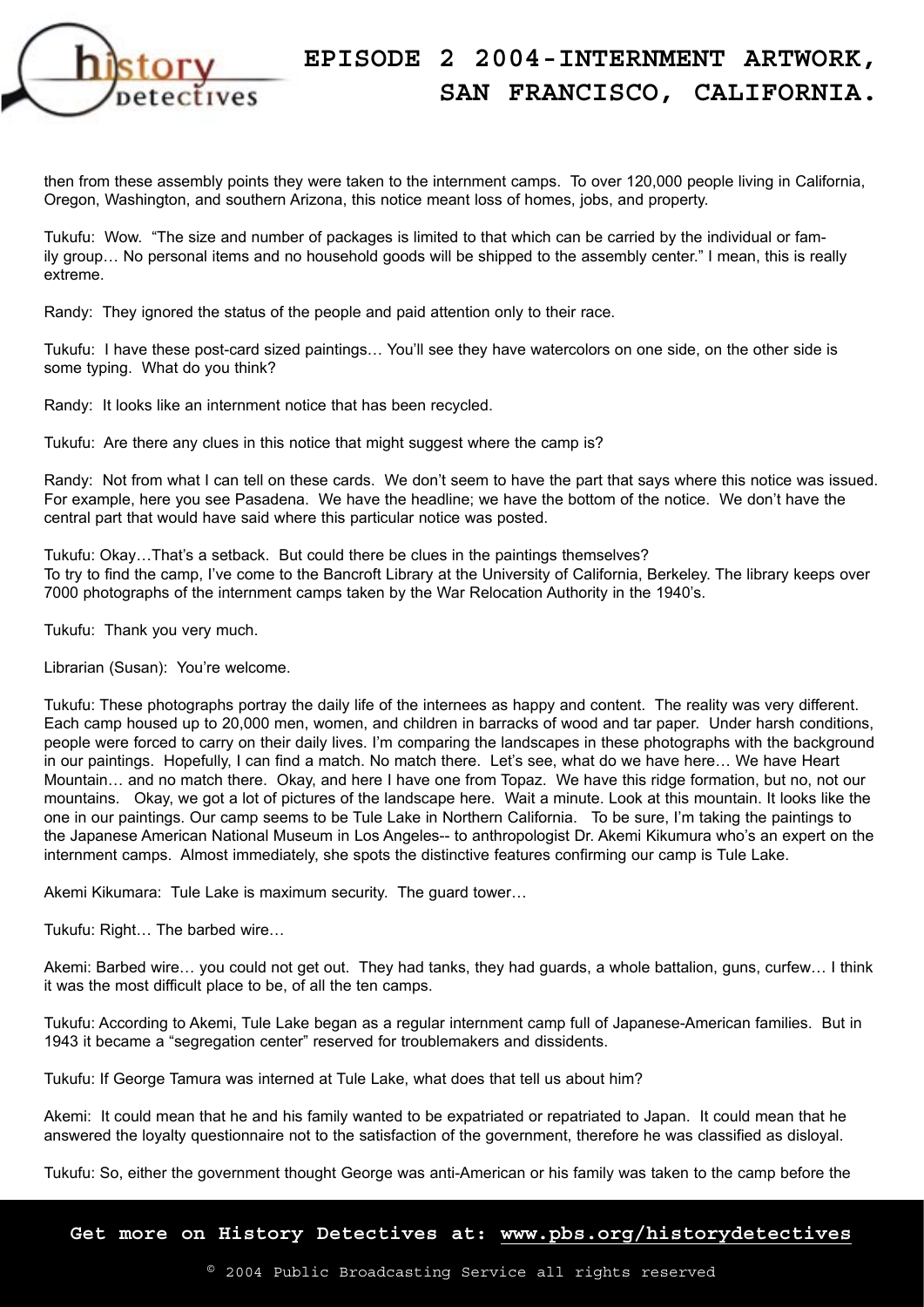

dissidents arrived in 1943. But I'm curious, was a lot of art like this done at the camp?

Akemi: Not only in Tule Lake, but in all ten concentration camps. It was a way to kind of escape the confinement.

Tukufu: Now what do you think would be my chances of finding George Tamura?

Akemi: Hmm... You may have difficulty, because he may be in Japan. You're going to have a hard time.-

Tukufu: In order to track George Tamura down, the first thing I need to do is to confirm that he was at Tule Lake. Here in the museum I have access to the War Relocation Authority records for Tule Lake.

Tukufu: Okay, here are the T's. All right, here we go! "Tamura"! Oh, there are a lot of Tamura's! So I'm looking for George Tamura. George, George, George… There's a Japanese name followed by a more Anglicized name. So here we have Atsushi and then George Tamura. Yashiro George… In '44 he would have been 20 years old. Hiromi George… and he's in '41… oh, this guy would have been three years old. So we know we can already count him out. So I have four names, and each of the names has an individual identity number. And so now I'm going to go and look at each individual file and see what I can find out. Right, George Tamura... "Fruit farmer, Shipping and Receiving Clerk... Chauffeur, bus driver, taxi, truck, tractor…" Nothing really here to indicate that this is our guy. Before I give up, I do one more search, this time checking the museum's entire database for anything on our four Tamura's.

Tukufu: All right, here's a guy… George Tamura… Japanese American… And he's written an autobiography called "Reflections". I want to check this guy's book out. "Reflections"… George T. Tamura… Okay, listen to this passage: "A girl named Kiku became terminally ill, and her cousin approached George Tamura and asked if he would make a drawing of her last presence here on Earth. "My talent as an artist was known…" He's an artist! This must be our guy! George Tamura writes that his family was sent to Tule Lake in 1942 – a year before it became a segregation camp.

Tukufu: Listen to what he writes about his first impressions upon arriving at Tule Lake: "The alien walls of wood and tar paper would then cover the emotions, sorrows and happiness of the people who lived in them; would conceal the feelings hidden deep inside all of us…" Very emotional, very beautifully, but very sad at the same time. So, if George Tamura was 15 in 1942, this would make him 79 today. I wonder if he's still alive… if he's still in the United States… I wonder if I can find him. His memoir says he came from Sacramento, so I'm searching the internet directories on the west coast. Okay! I have nine George Tamura's. Let me get busy and call them!

Tukufu: (on phone) "…Tukufu Zuberi, and I'm looking for George Tamura… who was at Tule Lake in California back in… my name is Tukufu Zuberi… sorry… for George Tamura?…"

Tukufu: "My name is Tukufu Zuberi, and I'm looking for George Tamura who was at Tule Lake in California back in the 1940's… Really! Oh! …Sequim, Washington. I'm heading to Washington State where I hope to find some of answers to Kenji's questions.

Tukufu (at door): Mr. Tamura?…

George Tamura: Oh!

Tukufu: Tukufu Zuberi. How are you?

George: Please, come in.

Tukufu: Thank you very much. George, I have some images, some paintings, that I'd like you to take a look at… (George gets emotional) You ever see these before?

George Tamura: Yes… they sure bring back memories. I can't believe this! Tukufu: What's the story behind these cards?